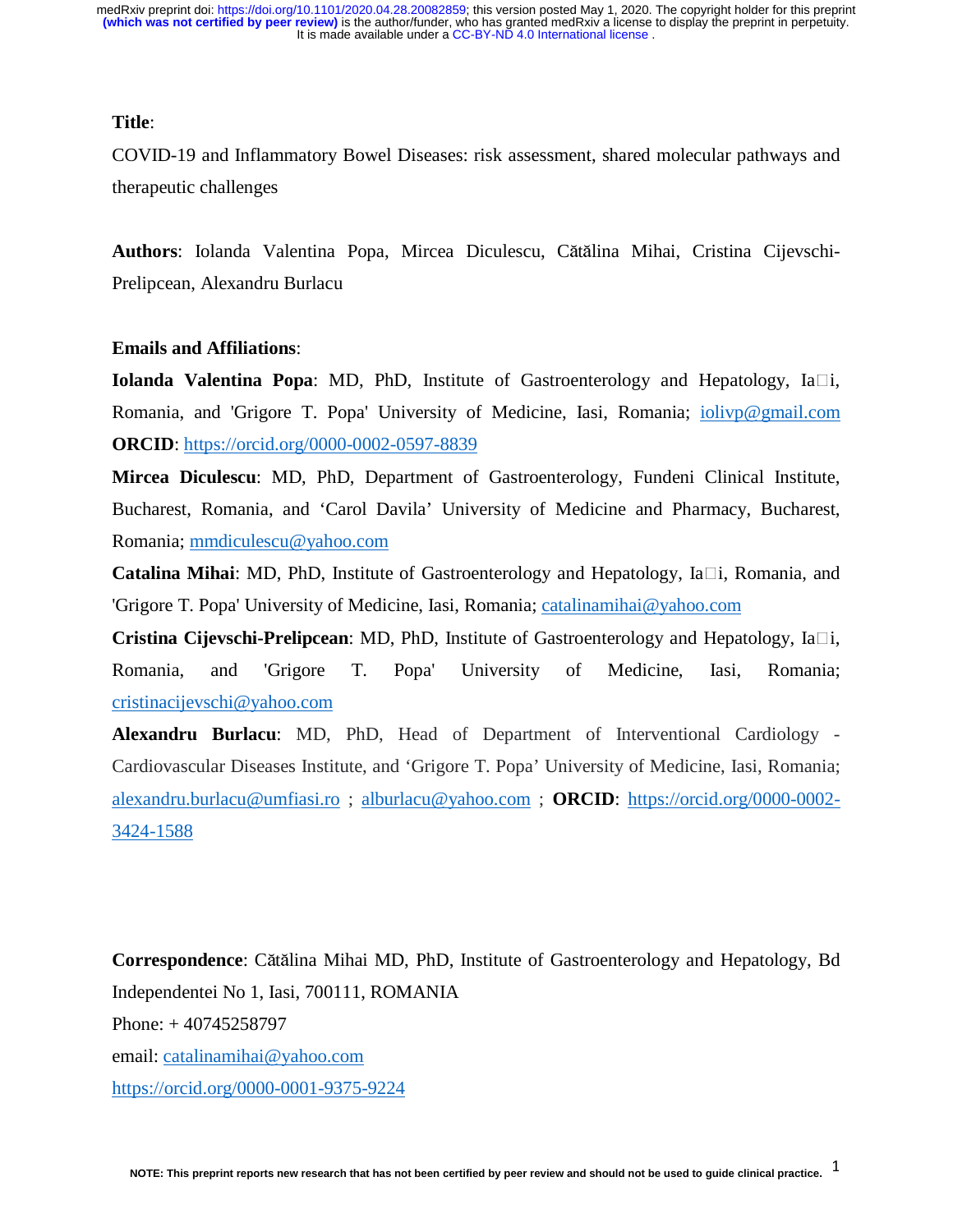## **Abstract (271 words)**

### **Background**.

The novel coronavirus SARS-CoV-2 causing COVID-19 disease is yielding a global outbreak with serious threats to public health. In this paper, we aimed to review the current knowledge about COVID-19 infectious risk status in inflammatory bowel disease (IBD) patients requiring immunosuppressive medication. Also, we focused on several molecular insights that could explain why IBD patients appear to not have higher risks of infection and worse outcome in COVID-19 than the general population, in attempt to provide scientific support for safer decisions in IBD patient care.

# **Methods.**

PubMed electronic database was interogated for relevant articles involving data about common molecular pathways and shared treatment strategies between SARS-CoV-2, SARS-CoV-1, MERS-CoV and inflammatory bowel diseases. In addition, Neural Covidex, an artificial intelligence tool, was used to answer queries about pathogenic coronaviruses and possible IBD interactions using the COVID-19 Open Research Dataset (CORD-19).

# **Discussions.**

Few molecular and therapeutic interactions between IBD and pathogenic coronaviruses were explored. First, we showed how the activity of soluble angiotensin-converting enzyme 2, CD209L alternate receptor and phosphorylated  $\alpha$  subunit of eukaryotic translation initiation factor 2 might exert protective impact in IBD in case of coronavirus infection. Second, IBD medication was discussed in the context of possible beneficial effects on COVID-19 pathogeny including "cytokine storm" prevention and treatment, immunomodulation, interferon signaling blocking, viral endocytosis inhibition.

## **Conclusions.**

Using current understanding of SARS-CoV-2 as well as other pathogenic coronaviruses immunopathology, we showed why IBD patients should not be considered at an increased risk of infection or more severe outcomes. Whether our findings are entirely applicable to the pathogenesis, disease susceptibility and treatment management of SARS-CoV-2 infection in IBD must be further explored.

**Keywords**: COVID-19; SARS-CoV-2; SARS; inflammatory bowel diseases; risk assessment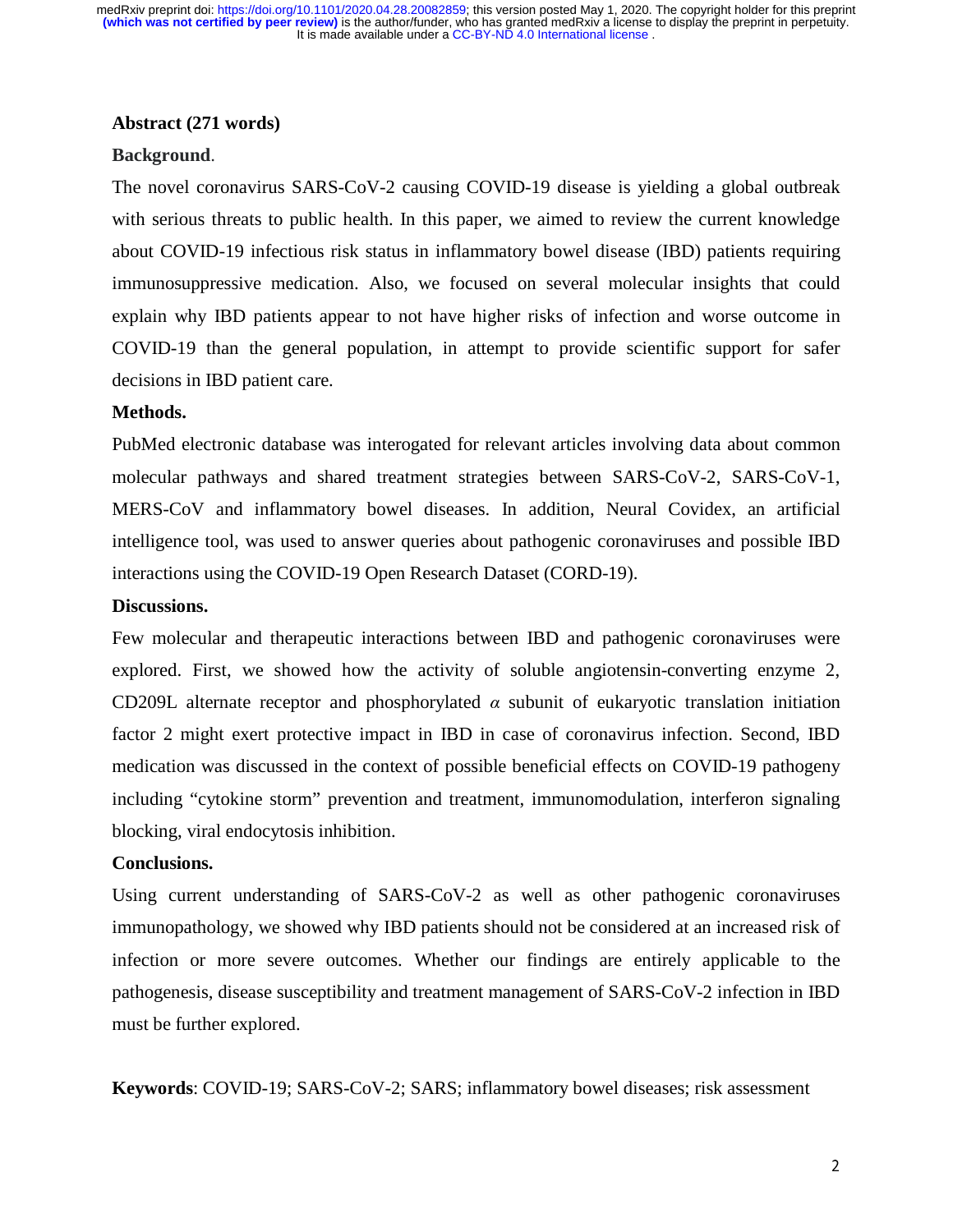Maintext (words): 2148

## **1. Introduction**

The emergence of novel coronavirus SARS-CoV-2 that causes the COVID-19 disease is yielding a global outbreak with serious threats to public health due to a very high transmissibility rate, being spread in 213 countries with 1,569,504 confirmed COVID-19 cases and 95,269 confirmed deaths as of April  $11<sup>th</sup> 2020$  [1] and due to potential severe complications in elderly or comorbid patients [2].

Given the high infectivity, the complexity of immune mechanisms involved in both SARS-CoV-2 infection as well as in inflammatory bowel diseases (IBD), the immunosuppresive therapy [3] and the gastrointestinal events reported in numerous COVID-19 patients [4], the problem of particular evolution and treatment management in infected IBD patients is of real concern. Although, IBD causes are not known, autoimmunity and immune-mediated mechanisms have an important role to play in disease pathogenesis [3] and immunosuppressive and immunomodulating drugs are successfully used in IBD therapy [5].

Main questions to answer are whether IBD patients are at an increased risk of SARS-CoV-2 infection in the context of their immunosuppressive or immunomodulating treatment? Or do they have a higher risk of severe clinical course considering that their IBD diagnosis is a comorbidity? Should they stop or change current treatment knowing that this might expose them to develop an IBD flare? Might the two diseases share common molecular pathways that could influence each other's evolution? Does IBD medication target COVID-19 pathways? How are current COVID-19 experimental therapies influence IBD course and relapses?

In this paper, we aimed to review the current knowledge about COVID-19 infectious risk status in IBD patients and to describe several molecular insights that could explain why IBD patients appear to not have higher risks of infection and worse outcome in COVID-19 than the general population, in the attempt to provide scientific support to current data for better, safer and more precise decisions in IBD patient care in epidemiological context.

# **2. Methods**

The electronic database of PubMed was systematically searched for relevant articles from the inception until April 2020. The search terms used were ["*SARS-CoV-2*" OR "*COVID-19*" OR "*SARS*" OR "*SARS-CoV*" OR "*SARS-CoV-1*" OR "*MERS-CoV*"] AND ["*inflammatory bowel*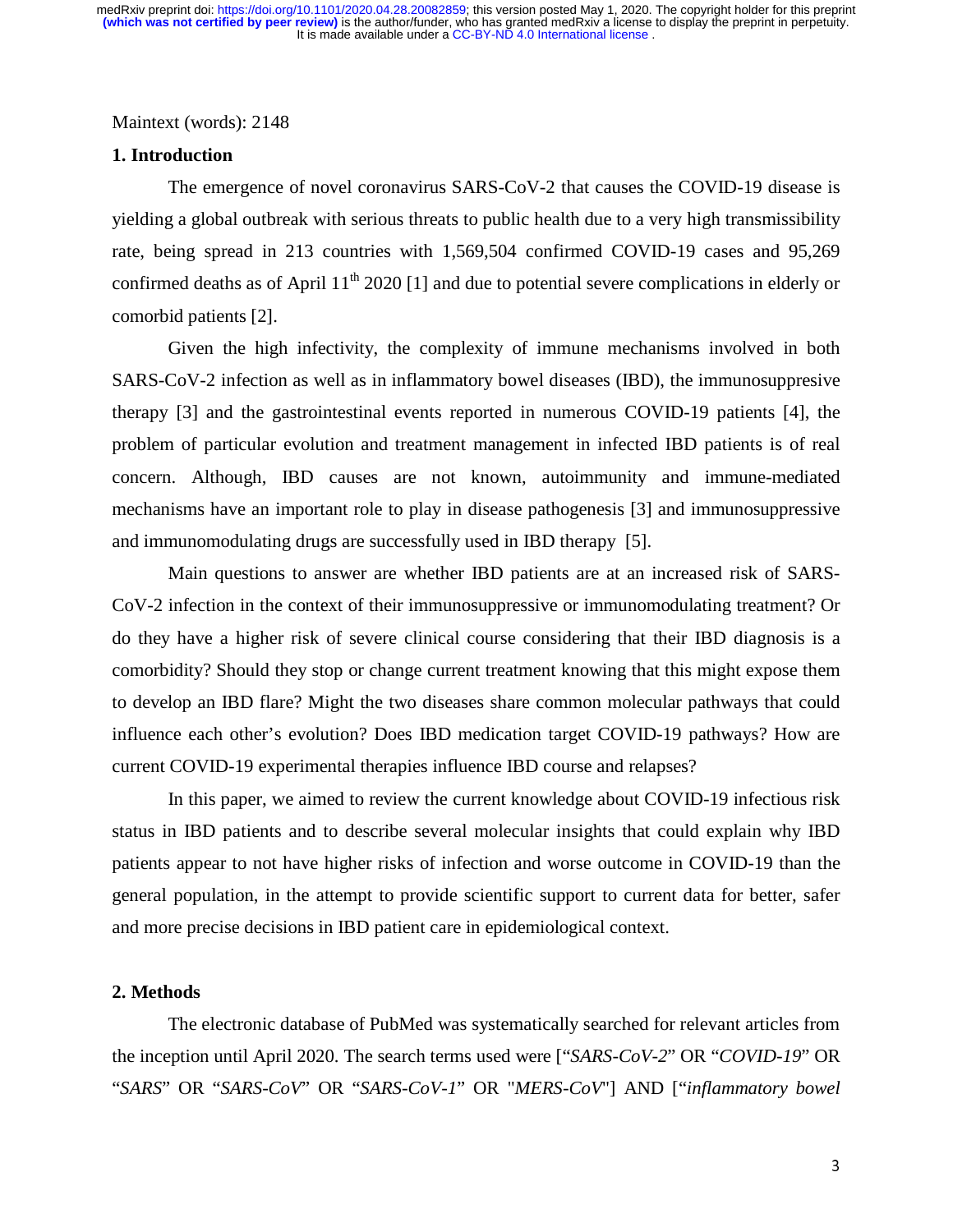*diseases*" OR "*ulcerative colitis*" OR "*Crohn*"] AND ["*molecular pathways*" OR "*immunosuppresive*"]. Study selection process included article identification, removing the duplicates, screening titles and abstracts, and assessing eligibility of the selected full texts. Additionally, reference lists of valid articles were checked for studies of relevance. Articles were included if they involved data about common molecular pathways and shared treatment strategies between SARS-CoV-2, SARS-CoV-1, MERS-CoV and IBD. Journal articles published with full text or abstracts in English were eligible for inclusion.

Additionally, the search engine https://covidex.ai made by the University of Waterloo and New York University was interogated. Neural Covidex uses natural language processing, state-of-the-art neural network models and artificial intelligence techniques to answer queries about pathogenic coronaviruses using the COVID-19 Open Research Dataset (CORD-19). CORD-19 is the current largest open dataset available with over 47000 scholarly articles, including over 36000 with full text about COVID-19, SARS-CoV-2 and other coronaviruses from the following sources: PubMed's PMC open access corpus, a corpus maintained by the WHO, bioRxiv and medRxiv preprints. The CORD-19 dataset is available at https://pages.semanticscholar.org/coronavirus-research .

Neural Covidex was interogated with the following queries: "SARS-CoV-2 and inflammatory bowel diseases", "COVID-19 and inflammatory bowel diseases", "SARS and inflammatory bowel diseases", "MERS-CoV and inflammatory bowel diseases". The first interogation "SARS-CoV-2 and inflammatory bowel diseases" returned 40 results. Second query resulted in 25 articles. Third interogation returned 39 articles, and the fourth query lead to 31 results. After removing the duplicates and assessing the relevance for the research subject, 48 articles were included in the study.

Study selection process and number of papers identified in each phase are illustrated in the Flowchart (Figure 1).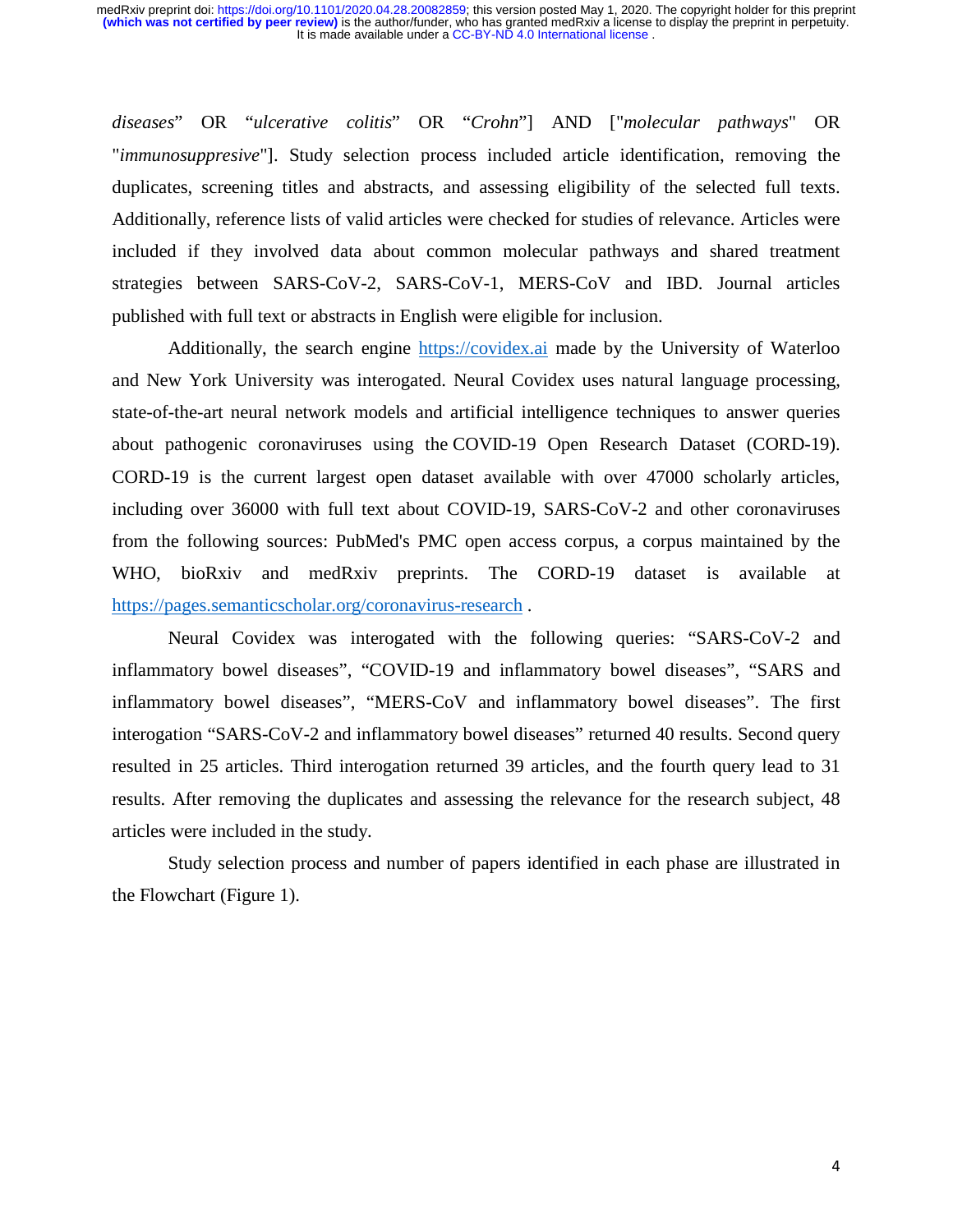# **3. Discussions**

# **a. Why IBD patients are expected to be more vulnerable than general population facing COVID-19 threat?**

It has been shown that IBD patients are at increased risk of pneumonia [6], influenza infection [7] and other infectious complications compared to non-IBD population [8].

Current medication used in IBD consist of anti-inflammatory drugs (Mesalazine, corticosteroids), immunosuppresives (Azathioprine, 6-mercaptopurine, Methotrexat) and biologics (Infliximab and Adalimumab – anti-tumor necrosis factor antibodies, Vedolizumab – monoclonal antibody with gut selectivity that inhibits  $\alpha_4\beta_7$  integrin, Ustekinumab – IL-12 and IL-23 antagonist, Tocilizumab – anti-IL-6R antibody, Tofacitinib – Janus kinase inhibitor) [9]. IBD patients treated with azathioprine/6-mercaptopurine or immunosuppressant combination therapy and patients older than 50 have been shown to present an increased risk of opportunistic infections [10,11]. A meta-analysis of randomized control trials comparing anti-tumor necrosis factor (TNF) therapy with placebo found that anti-TNF therapy significantly increases the risk of opportunistic infections in IBD patients [12,13]. Vedolizumab has been linked to respiratory and bowel infections, although to a lesser extent than anti-TNF medication [14].

Moreover, recent studies described concomitant digestive symptoms (particularly diarrhea and abdominal pain) associated with COVID-19 [4,15]. Also, there has been a case report about SARS-CoV-2 gastrointestinal infection causing acute hemorrhagic colitis with colonic injury confirmed endoscopically for which other etiologies have been excluded [16].

In addition, pre-existing digestive diseases like hepatitis B infection and liver injury are more prevalent in severe COVID-19 cases than in mild ones [2]. Coronaviruses bind to their target cells through angiotensin-converting enzyme 2 (ACE2). Particularly high expressions of ACE2 can be found in ileum, colon and other digestive tract segments, testis, renal, cardiovascular and lung tissues [17]. Notably, studies reveal that the inflamed gut in IBD patients is associated with higher ACE2 expression [18] which may facilitate viral entrance.

Finally, coronavirus spike protein, that binds to ACE2 receptor, is the substrate for a trypsin-like proteinase found on host cell surface. Trypsin-like proteinase activates the viral spike protein, which in turn initiates fusioning process between the virus and the host cell. It has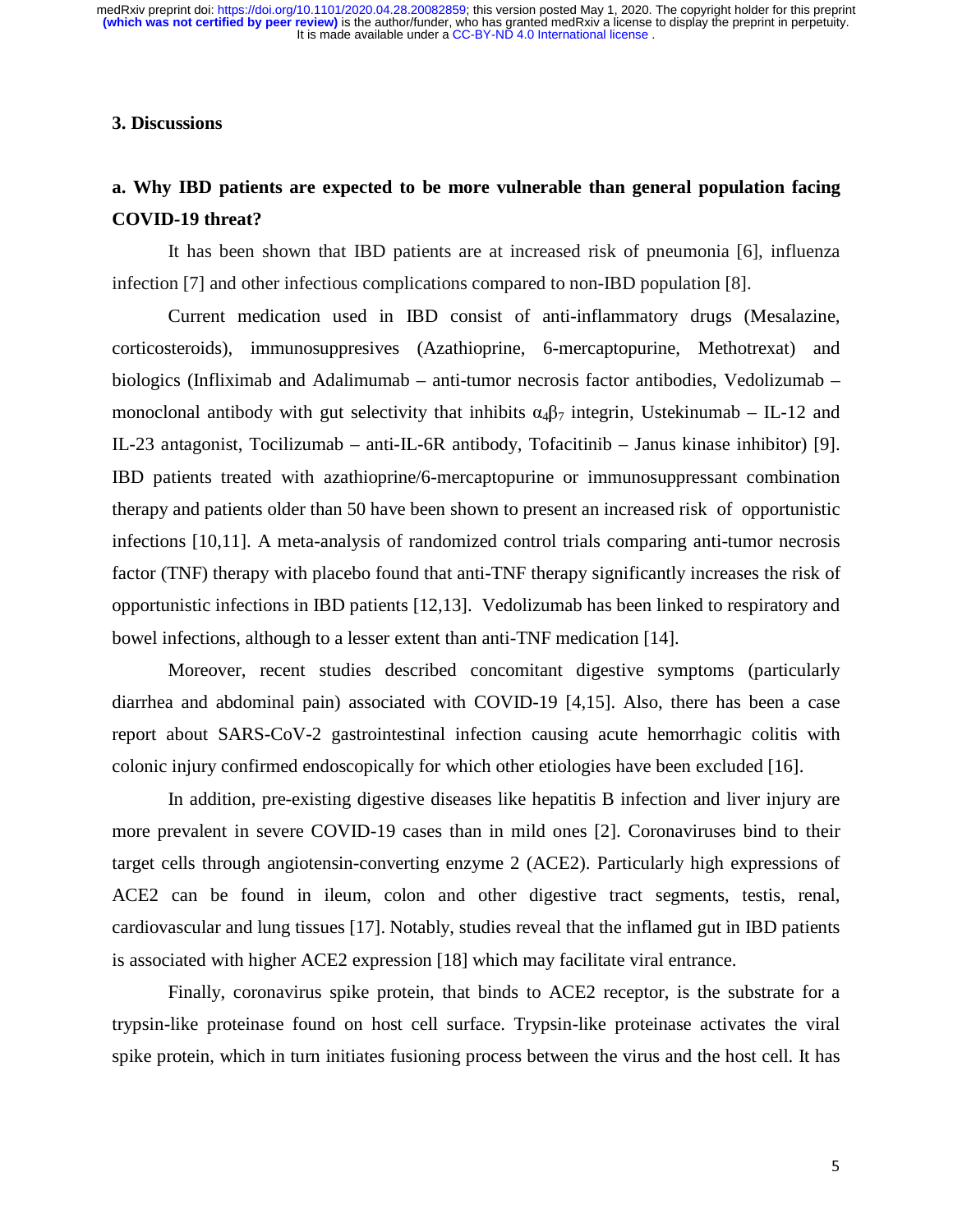been shown that several fecal serine proteinases (including the trypsin-like protease) have increased activity in IBD [19,20].

### **b. Real-world-data and current experts' opinions in IBD and COVID-19.**

Even though expected consequences of IBD patient's infection with the novel coronavirus are based on a solid reasoning, reality does not seem to confirm anticipated poor outcomes.

Currently, the only existing patient data are synthesized in SECURE-IBD, an international IBD reporting database, comprising of 457 patients infected with SARS-CoV-2 (as of April  $11<sup>th</sup>$  2020, available at https:/covidibd.org/). This database offers information about number of cases by country and outcomes by patient characteristics (age, sex, diagnosis, disease activity, comorbidities, medication). Current data does not reveal higher risks of infection, more severe outcomes or significant differences in disease course between IBD patients and non-IBD patients infected with SARS-CoV-2.

According to SECURE-IBD database, 30% of patients with IBD and SARS-CoV-2 required hospitalization, 7% had a severe disease course either requiring intensive care, invasive ventilation or died, the death rate being 3% (Brenner EJ, Ungaro RC, Colombel JF, Kappelman MD. SECURE-IBD Database Public Data Update. covidibd.org. Accessed on 04/11/20, https://covidibd.org/current-data/).

As the American College of Gastroenterology (ACG) states, currently available information does not attest higher risk of SARS-CoV-2 infection or COVID-19 development for IBD patients, whether or not they are under treatment [21]. Also, at the 2020 meeting of the International Organization for the Study of Inflammatory Bowel Diseases, members and selected content experts voted the appropriateness of multiple statements related to COVID-19 risks. Thereby, current reasoning was that the risk of infection with SARS-CoV-2 was the same whether a patient had IBD or did not have IBD and that patients with IBD who had COVID-19 did not have a higher mortality compared to patients without IBD [22].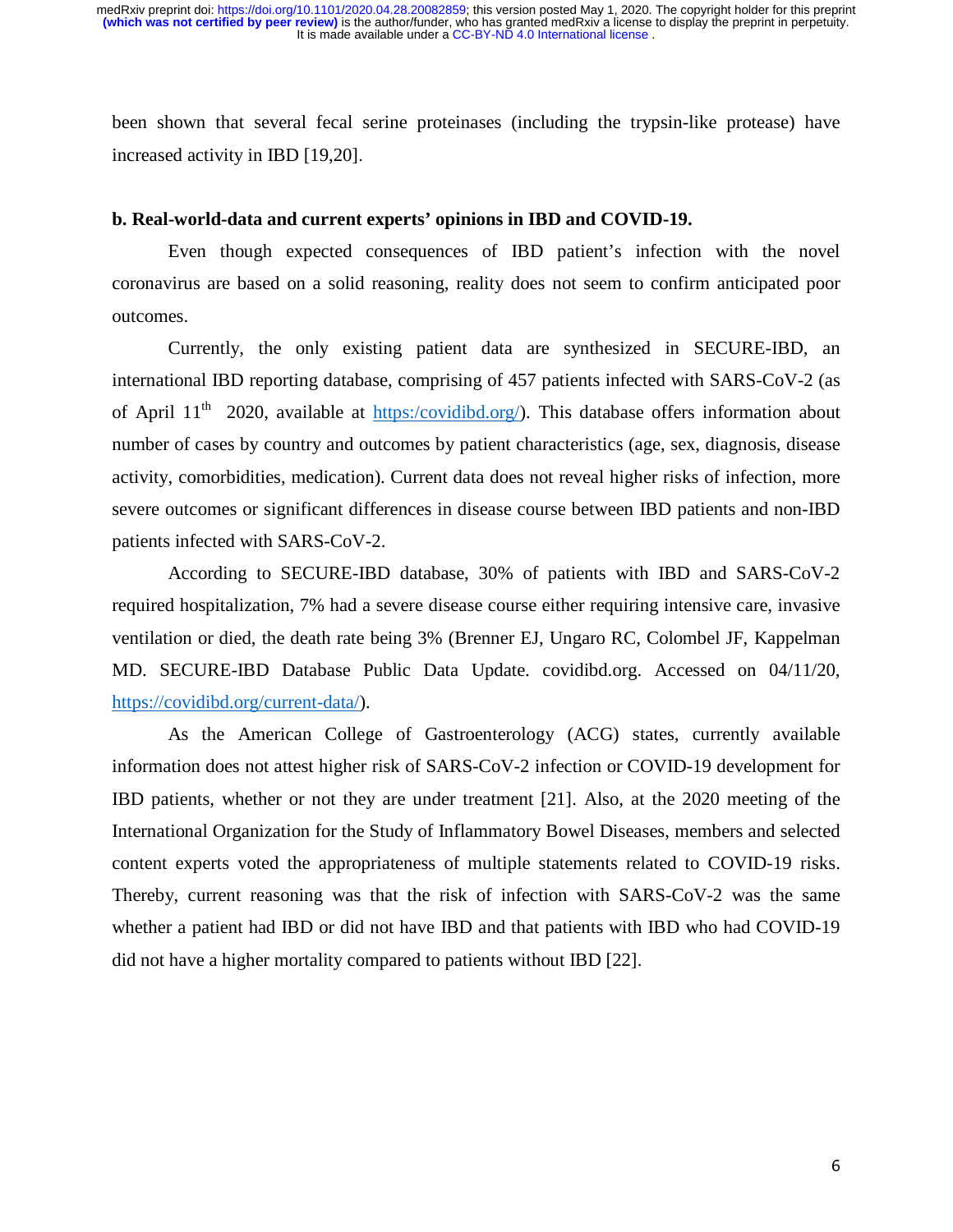# **c. IBD patients share similar risk of SARS-CoV-2 infection as general population: possible counterintuitive arguments.**

Known and possible interactions between IBD and SARS-CoV-2 immunopathology concerning certain molecular pathways and treatment dynamics are summarized in Figure 2.

## *Molecular insights*

Although, SARS-CoV-2 binds to the cells through ACE2 receptor that appears to have higher expression in IBD, one study found that ACE2 expression in the colonocytes was positively associated with genes regulating viral infection, innate and cellular immunity, but was negatively associated with viral transcription, protein translation, humoral immunity, phagocytosis and complement activation [23]. In addition, besides the surface-bound ACE2, there exists another form of ACE2 that circulates freely in the blood stream [19]. It has been shown that soluble ACE2 can bind coronaviruses, competing with the surface-bound ACE2, thus preventing viral particle to bind to the cell [24]. Studies suggest that the activity of soluble ACE2 is higher in IBD [25]. This might contribute as a protective factor for IBD patients.

CD209L encoded by CLEC4M is a dendritic cell-specific ICAM-3-grabbing nonintegrin-related protein that has been described as an alternate receptor and portal of entry for severe acute respiratory syndrome coronavirus (SARS-CoV) [26]. Data showed that CD209L can mediate infection by SARS-CoV, although to a lesser extent than ACE2. CD209L is expressed on type II alveolar cells in human lung [26], but also in the intestine [27], both of which are main targets for coronavirus infection [28]. Ileal CLEC4M that encodes CD209L was revealed to have significantly decreased expression in Crohn's disease (CD) [27] also suggesting possible protective implications against SARS-CoV-2 in CD patients.

Another molecular interaction between coronaviruses and IBD may be regarding endoplasmic reticulum (ER) stress. Pathogens as well as autoimmune and inflammatory diseases induce ER stress activating several signaling pathways [29]. The phosphorylation of the  $\alpha$ subunit of eukaryotic translation initiation factor 2 (eIF2 $\alpha$ ) in response to ER stress stimulates the expression of viral proteins [30]. A fourfold elevation of the phosphorylated eIF2 $\alpha$  was found in SARS-CoV infected cells [31]. On the contrary, eIF2 $\alpha$  has an important role in mucosal homeostasis [32] and it has been reported that mechanisms induced by ER stress block phosphorylation of eIF2 $\alpha$  in patients with ulcerative colitis [33].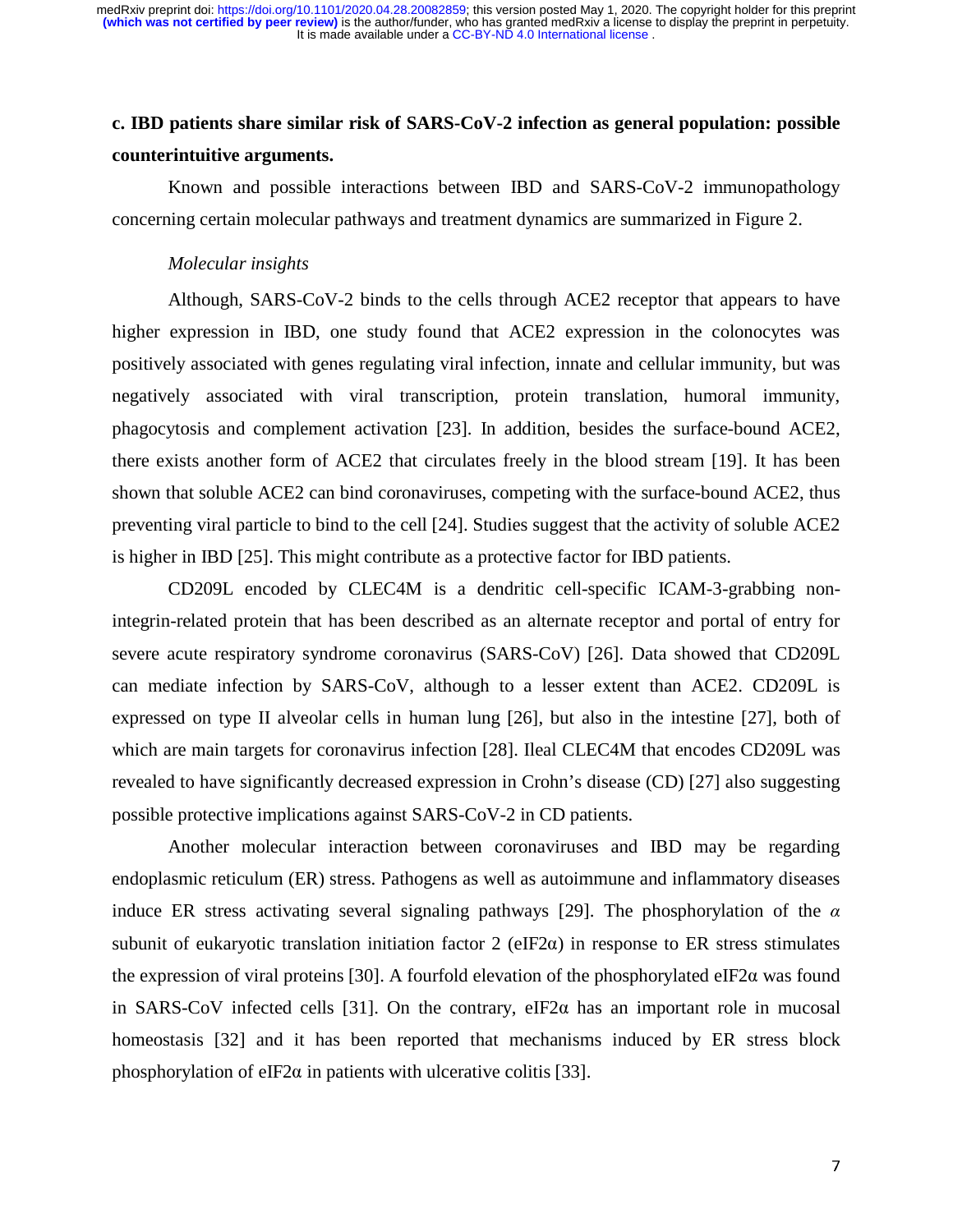# *Therapy challenges*

It is uncertain whether SARS-CoV-2 induces severe forms of COVID-19 due to local viral replication or to subsequent immune system response [34]. The excessive and lengthened cytokine and chemokine response known as "*cytokine storm*" leads to high morbidity and mortality due to immunopathologic mechanisms. TNF plays pivotal roles in the "*cytokine storm*" immunopathology. TNF released by monocyte-macrophages boosts the apoptosis of lung epithelial and endothelial cells resulting in vascular leakage and alveolar edema that leads to hypoxia [35]. Also, TNF-mediated T cell apoptosis results in exuberant inflammatory reaction since T cells plays major role in subsiding hyperactive innate immune responses [36]. Additionally, coronavirus specific T cells have a key role in virus clearance [37]. In a study where TNF was the only neutralized pro-inflammatory cytokine, mice were protected from SARS-CoV-induced morbidity and mortality [38]. Thus, anti-TNF therapies in IBD might prove beneficial for patients in the context of COVID-19.

Another key cytokine produced in excess by activated macrophages is IL-6. A potential therapy targeting the host immune system in COVID-19 might be the cytokine blockade of IL-6 [39]. Tocilizumab, an anti-IL-6R antibody, also used in IBD treatment, is currently tested against COVID-19 in multiple clinical trials (NCT04317092 and NCT04346355).

One of the new drugs that is in clinical development for IBD, but already approved for the treatment of rheumatoid arthritis is Baricitinib, a selective janus kinase (JAK1, JAK2) and AP2-associated protein kinase 1 (AAK1) inhibitor. Baricitinib acts as both an anti-inflammatory drug through the inhibition of JAK1 and JAK2 and as an antiviral drug inhibiting receptormediated endocytosis by blocking AAK1 [22,40,41]. Currently, there are ongoing clinical trials for testing Baricitinib as a therapy for COVID-19 (NCT04346147).

Vedolizumab studies show that the rate of serious opportunistic infections and the frequency of tuberculosis were low and no hepatitis B/C viral reactivation was reported [42,22]. Studies showed similar opportunistic or viral infections in Ustekinumab therapy compared to placebo [22,43]. Blocking interferon signaling protected mice from lethal SARS-CoV infection and interferon secretion inhibition by Tofacitinib as shown in some studies [38], Tofacitinib used in IBD may be protective also against COVID-19.

Mesalazine (an antiinflammatory drug) and mercaptopurine (a thiopurine) used in IBD therapy were identified as putative repurposable drugs for potential treatment of SARS-CoV-2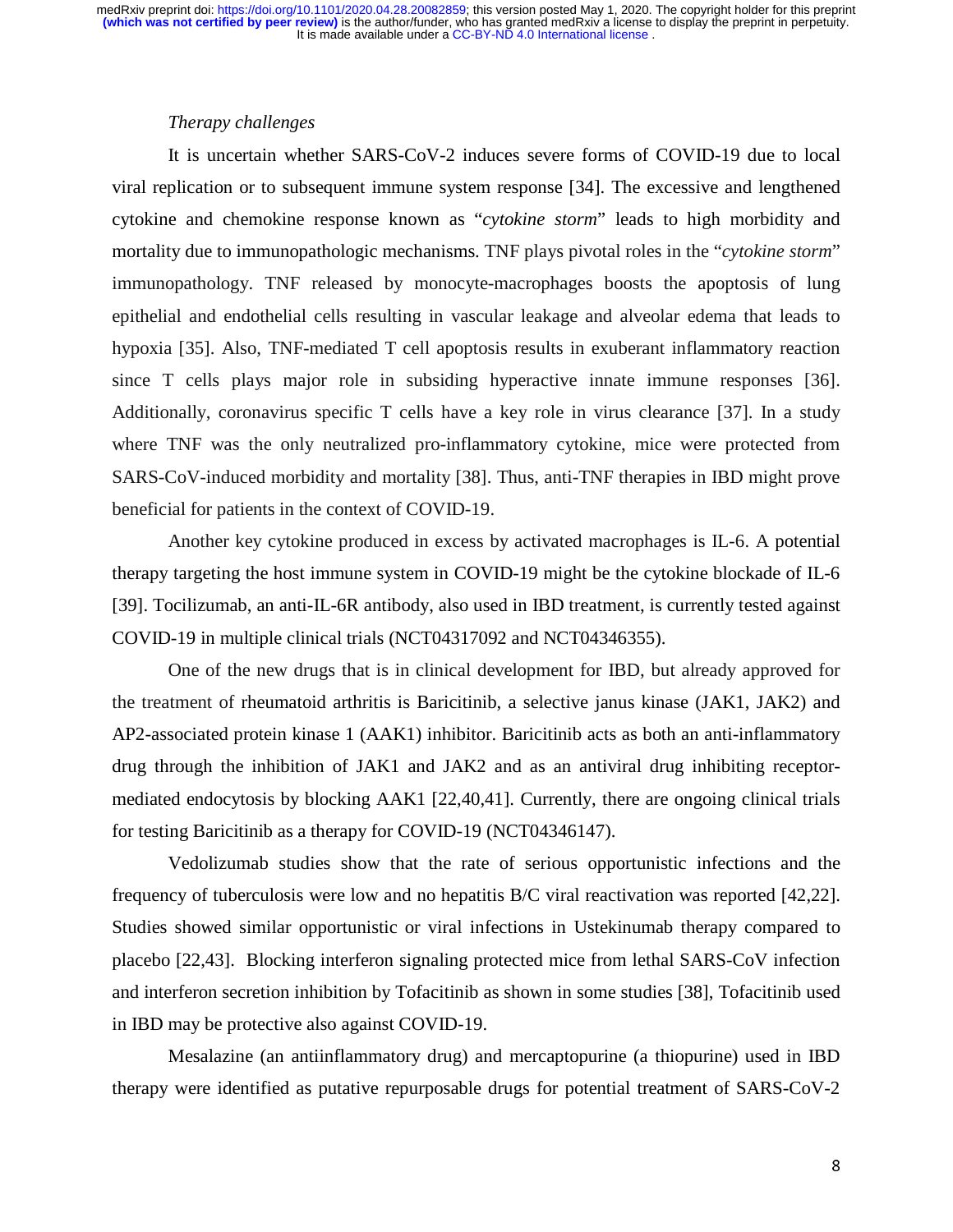through genomics and proteomics analysis using bioinformatics tools [44]. Indeed, studies shown that thiopurines were able to inhibit in vitro the papain-like protease of SARS-CoV and Middle East respiratory syndrome coronavirus that represents an important antiviral target essential in viral maturation and in the antagonism of interferon stimulation [45,46]. However, care must be taken in evaluating mesalazine as potential drug for COVID-19 since clinical studies showed possible pulmonary toxicities associations [47].

## **4. Conclusions**

Certain insights into common molecular and therapy pathways regarding IBD patients infected with SARS-CoV-2 and other pathogenic coronaviruses, were described. Physicians need to make clinical decisions concerning the most suitable treatment management in IBD patients requiring immunosuppressive medication. The responsibility lies in correctly balancing infection risk with the risk of IBD relapse in case of treatment adjustment or discontinuation.

Using current understanding of SARS-CoV-2 as well as other pathogenic coronaviruses immunopathology, we showed why IBD patients might not be at an increased risk of infection or more severe outcomes. However, COVID-19 is a novel disease with possible different mechanisms of action as other related pathogens, with research still ongoing. Whether our findings are entirely applicable to the pathogenesis, disease susceptibility and treatment management of SARS-CoV-2 infection in IBD must be further explored.

#### **Data availability**

Data used to support the findings of this study are available from the corresponding author upon request.

## **Conflicts of interest**

The authors declare that there is no conflict of interest regarding the publication of this article.

## **Funding**

No external funding for this manuscript.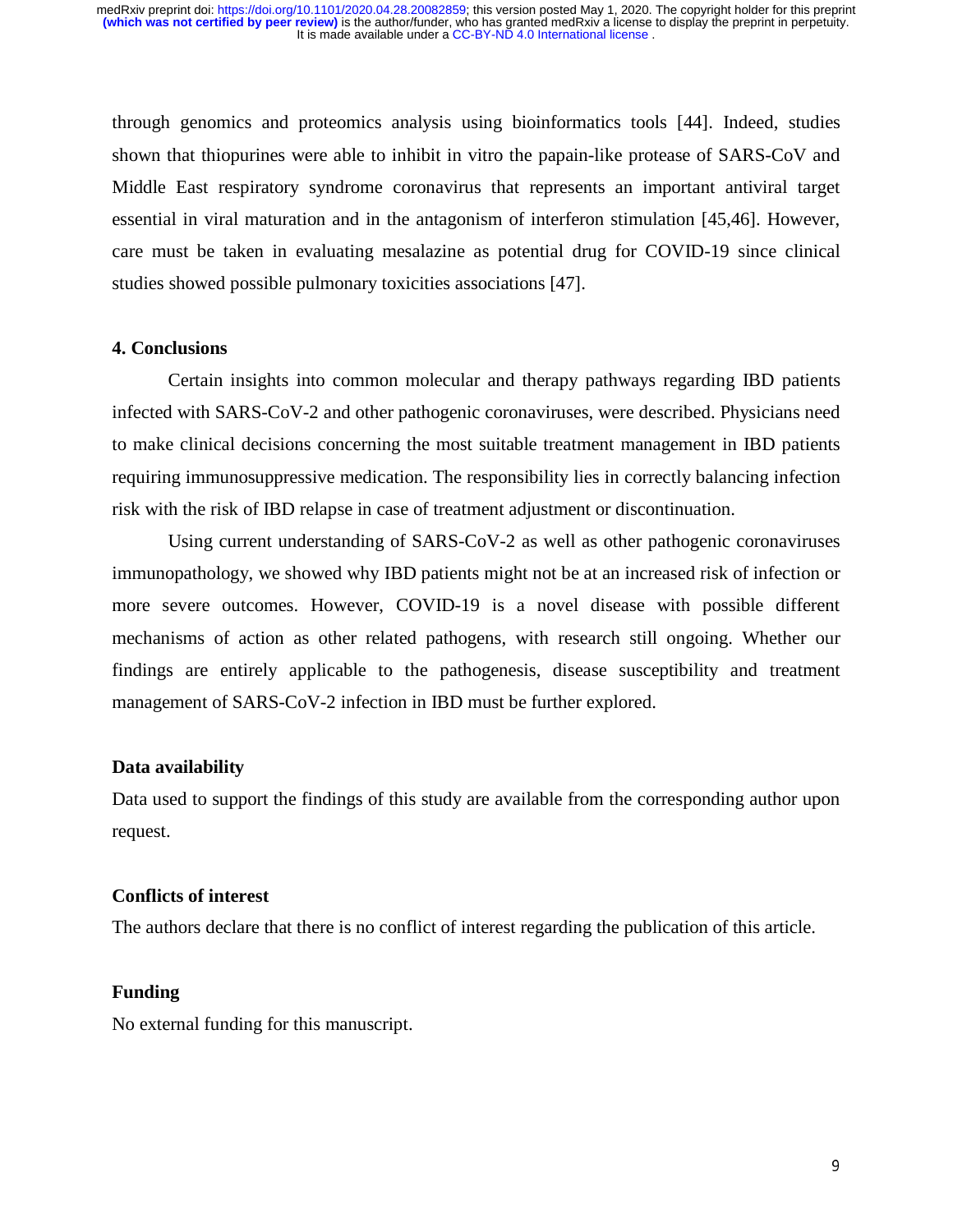

**Figure 1 Legend.** Study selection process and number of papers included.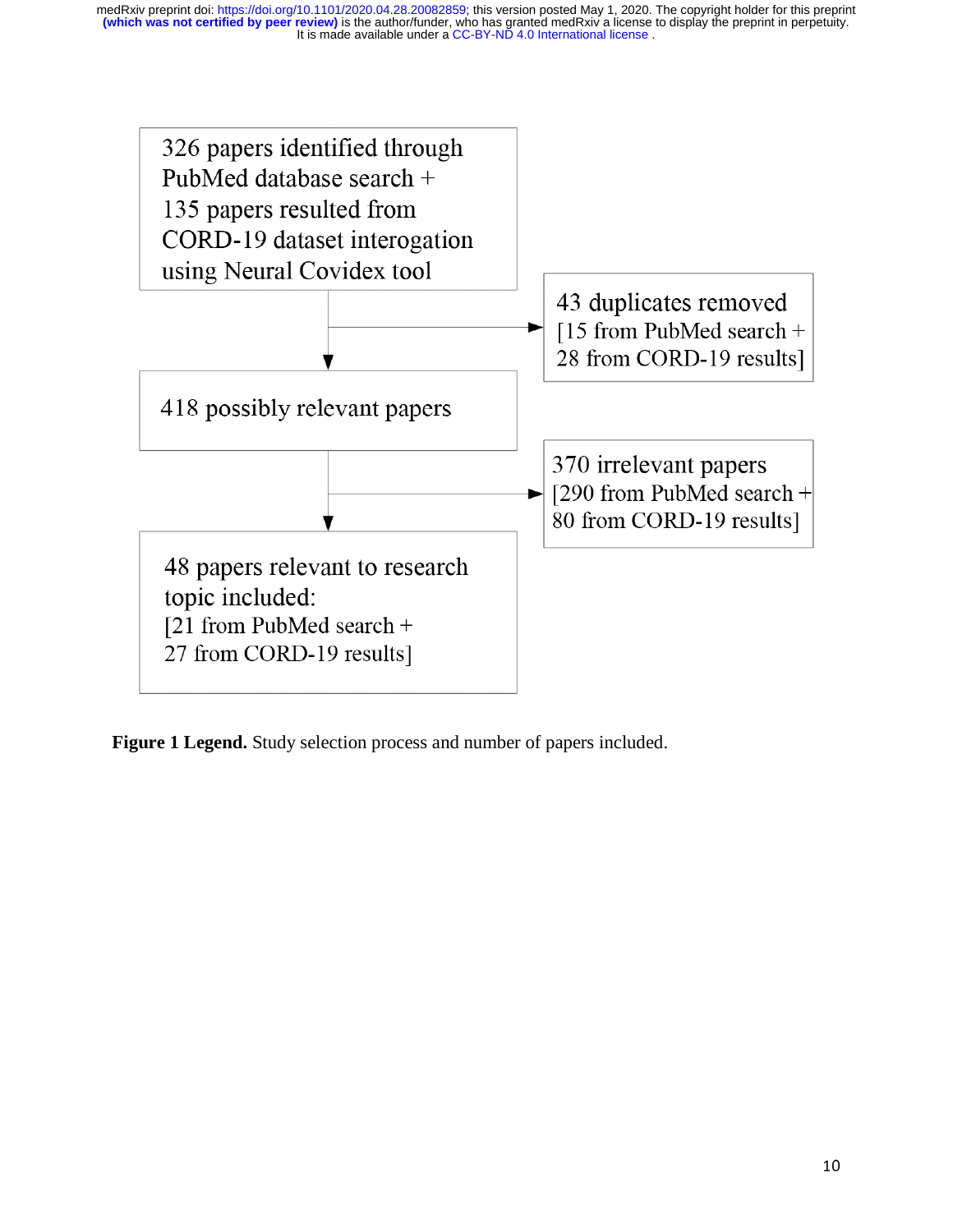

**Figure 2 Legend.** Known and possible interactions between IBD and SARS-CoV-2 immunopathology.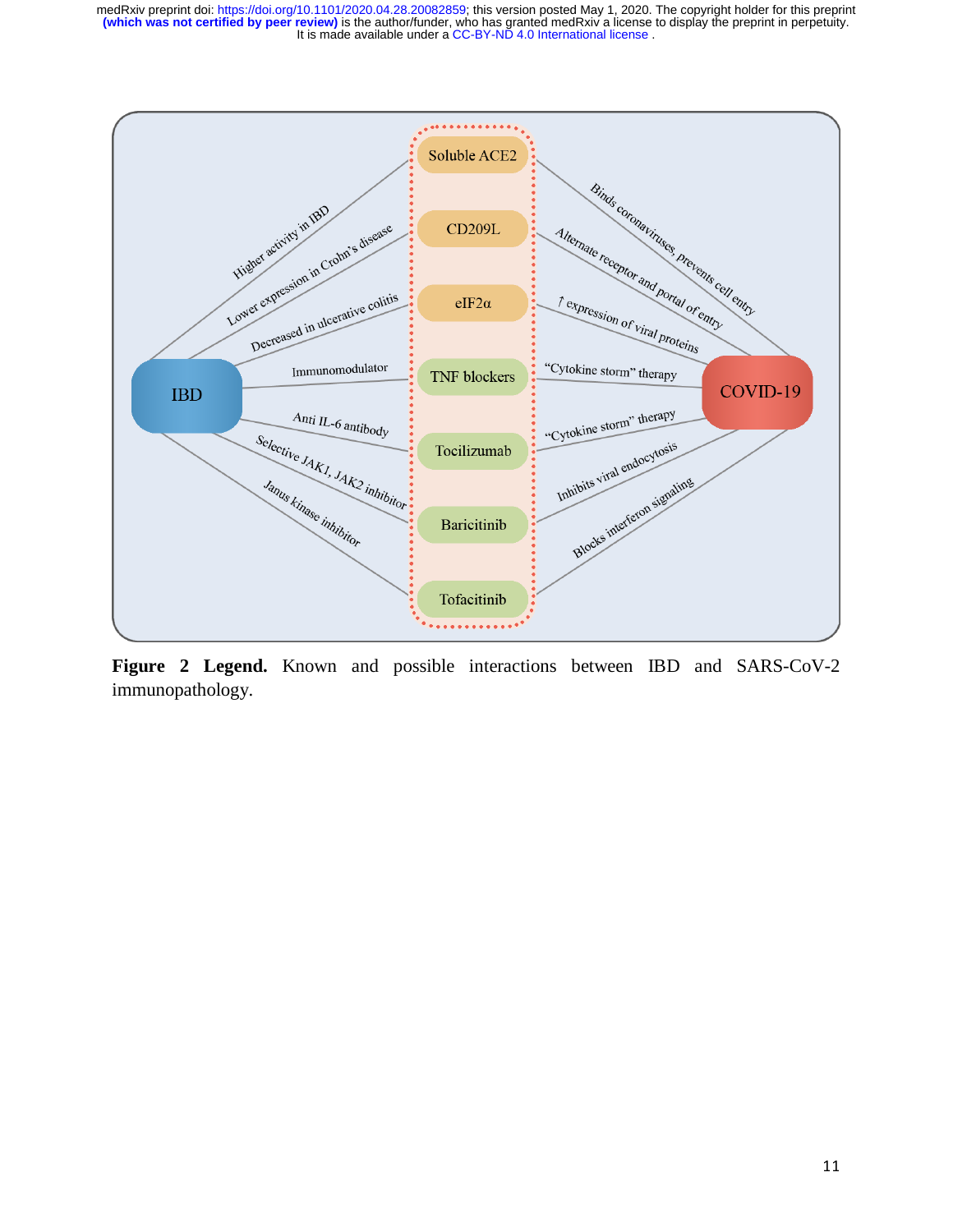It is made available under a CC-BY-ND 4.0 International license. **(which was not certified by peer review)** is the author/funder, who has granted medRxiv a license to display the preprint in perpetuity. medRxiv preprint doi: [https://doi.org/10.1101/2020.04.28.20082859;](https://doi.org/10.1101/2020.04.28.20082859) this version posted May 1, 2020. The copyright holder for this preprint

# **References**

https://www.who.int/emergencies/diseases/novel-coronavirus-2019. Accessed April 11th 2020<br>2. Mao R, Liang J, Shen J et al. Implications of COVID-19 for patients with pre-existing digestive diseases. https://www.who.intps://www.who.intps://www.who.intps://www.who.intps://www.who.intps://www.who.intps://www.who.intps://www.coronavirus-2019.<br>Lancet Gastroenterol Hepatol 2020. 5 (5):426-428. doi:10.1016/s2468-1253(20)3007 2. March, Liang J, Lichter D, March, 1982.<br>Lancet Gastroenterol Hepatol 2020. 5 (5):426-428. doi:10.1016/s2468-1253(20)30076-5<br>3. Wen Z, Fiocchi C Inflammatory bowel disease: autoimmune or immune-mediated pathogenesis? Cli

Lancet Gastroenterol Hepatol 2020. 1999. 1999. 2020. 2020. 1999. 2020. 5 (5): 100.<br>3. Wen Z, Fiocchi C Inflammatory bowel disease: autoimmune or immune-mediated pa<br>Dev Immunol 2004. 11 (3-4):195-204. doi:10.1080/1740252040 Dev Immunol 2004. 11 (3-4):195-204. doi:10.1080/17402520400004201<br>4. Xiao F, Tang M, Zheng X, Liu Y, Li X, Shan H Evidence for Gastrointestinal Infection of SARS-CoV-2.

4. Xiao F, Tang M, Zheng X, Liu Y, Li X, Shan H Evidence for Gastrointe<br>Gastroenterology 2020. doi:10.1053/j.gastro.2020.02.055 Gastroenterology 2020. doi:10.1053/j.gastro.2020.02.055<br>5. Kemp R, Dunn E, Schultz M Immunomodulators in Inflammatory Bowel Disease: An Emerging Role for

Biologic Agents. BioDrugs 2013. 27 (6):585-590. doi:10.1007/s40259-013-0045-2

6. Long MD, Martin C, Sandler RS, Kappelman MD Increased Risk of Pneumonia Among Patients With یں ہے۔<br>6. Long MD, Martin C, Sandler RS, Kappelman MD Increased Risk of Pneumoni<br>Inflammatory Bowel Disease. American Journal of Gastroenterology 20 Inflammatory Bowel Disease. American Journal of Gastroenterology 2013. 108 (2):240-248.<br>doi:10.1038/ajg.2012.406 doi:10.1038/ajg.2012.406<br>7. Tinsley A, Navabi S, Williams ED et al. Increased Risk of Influenza and Influenza-Related Complications

-----------,-,<sub>00</sub><br>7. Tinsley A, Navabi S, Will<br>Among 140,480 Patients 7. Times, 140,480 Patients With Inflammatory Bowel Disease. Inflammatory Bowel Diseases 2018. 25<br>Among 140,480 Patients With Inflammatory Bowel Disease. Inflammatory Bowel Diseases 2018. 25<br>(2):369-376. doi:10.1093/ibd/izy (2):369-376. doi:10.1093/ibd/izy243<br>8. Click B, Regueiro M Managing Risks with Biologics. Current Gastroenterology Reports 2019. 21 (1):1.

、<br>8. Click B, Regueiro M Managing Ris<br>doi:10.1007/s11894-019-0669-6 doi:10.1007/s11894-019-0669-6<br>9. Triantafillidis JK, Merikas E, Georgopoulos F Current and emerging drugs for the treatment of

doi:10.1007/s11894-019-0669-6 9. Triandamental in, Merikas E, Georgopoulo Farroum and the analysing 1995.<br>10. Toruner M, Loftus EV, Jr., Harmsen WS et al. Risk Factors for Opportunistic Infections in Patients

ing to the match of the reason of the Torunes of Comportunisting. 10. Torunes in the Vitto design. 2008.<br>2008. The extrapsion of the Missage. The Sastroenterology 2008. With Inflammatory Bowel Disease. Gastroenterology 2008. 134 (4):929-936.<br>doi:10.1053/j.gastro.2008.01.012 doi:10.1053/j.gastro.2008.01.012<br>11. Naganuma M, Kunisaki R, Yoshimura N, Takeuchi Y, Watanabe M A prospective analysis of the

doi:<br>11. Naganuma M, Kunisaki R, Yo<br>incidence of and risk factors for o incidence of and risk factors for opportunistic infections in patients with inflammatory bowel disease.<br>Journal of Gastroenterology 2013, 48 (5):595-600, doi:10.1007/s00535-012-0686-9 Journal of Gastroenterology 2013. 48 (5):595-600. doi:10.1007/s00535-012-0686-9<br>12. Ford AC, Peyrin-Biroulet L Opportunistic Infections With Anti-Tumor Necrosis Factor-α Therapy in

12. Ford AC, Peyrin-Biroulet L Opportunistic Infections With Anti-Tumor Necrosis<br>Inflammatory Bowel Disease: Meta-Analysis of Randomized Controlled Trials. . Inflammatory Bowel Disease: Meta-Analysis of Randomized Controlled Trials. American Journal of Gastroenterology 2013. 108 (8):1268-1276. doi:10.1038/aig.2013.138 Inflammatory Bowel Discusse: Meta-Analysis of Philosofies.<br>Gastroenterology 2013. 108 (8):1268-1276. doi:10.1038/ajg.2013.138<br>13. Wang X, Zhou F, Zhao J et al. Elevated risk of opportunistic viral infection in patients wit

The Women Charles Charles Constant Charles Charles Charles Charles Charles Charles Charles Charles Charles Charl<br>disease during biological therapies: a meta analysis of randomized cor disease during biological therapies: a meta analysis of randomized controlled trials. European Journal of Clinical Pharmacology 2013. 69 (11):1891-1899. doi:10.1007/s00228-013-1559-8 Clinical Pharmacology 2013. 69 (11):1891-1899. doi:10.1007/s00228-013-1559-8<br>14. Zingone F, Savarino EV Viral screening before initiation of biologics in patients with inflammatory

14. Zingone F, Savarino EV Viral screening before initiation of biologics in pational<br>bowel disease during the COVID-19 outbreak. The Lancet Gastroenter bowel disease during the COVID-19 outbreak. The Lancet Gastroenterology & Hepatology.<br>doi:10.1016/S2468-1253(20)30085-6

15. Pan L, Mu M, Yang P et al. Clinical Characteristics of COVID-19 Patients With Digestive Symptoms in 15. Pan L, Mu M, Yang P<sup>`</sup>et al. Clinica<br>Hubei, China: A Descriptive, Cro Hubei, China: A Descriptive, Cross-Sectional, Multicenter Study. Am J Gastroenterol 2020.<br>doi:10.14309/ajg.0000000000000620 doi:10.14309/ajg.0000000000000620<br>16. Carvalho A, Algusairi R, Adams A, Paul M, Kothari N, Peters S SARS-CoV-2 Gastrointestinal Infection

and doite, and doited in the care of the Carvalho A, Alqusairi R, Adams A,<br>Causing Hemorrhagic Colitis: Implicat 16. Carvalho A, Alquestinal, Adams A, Paul M, Adams A, Peters S Sant Peters S Sant Microsoftham Infection<br>Causing Hemorrhagic Colitis: Implications for Detection and Transmission of COVID-19 Disease. Am J<br>Gastroenterol 202 Gastroenterol 2020.<br>Gastroenterol 2020.<br>17. Harmer D, Gilbert M, Borman R, Clark KL Quantitative mRNA expression profiling of ACE 2, a novel

17. Harmer D, Gilbe<mark>r</mark><br>homologue of angiot homologue of angiotensin converting enzyme. FEBS Letters 2002. 532 (1-2):107-110. doi:10.1016/s0014-<br>5793(02)03640-2 homologue of angiotensin converting enzyme. The additional convertibility and the converting of the converting<br>5793(02)03640-2 5793(02)03640-2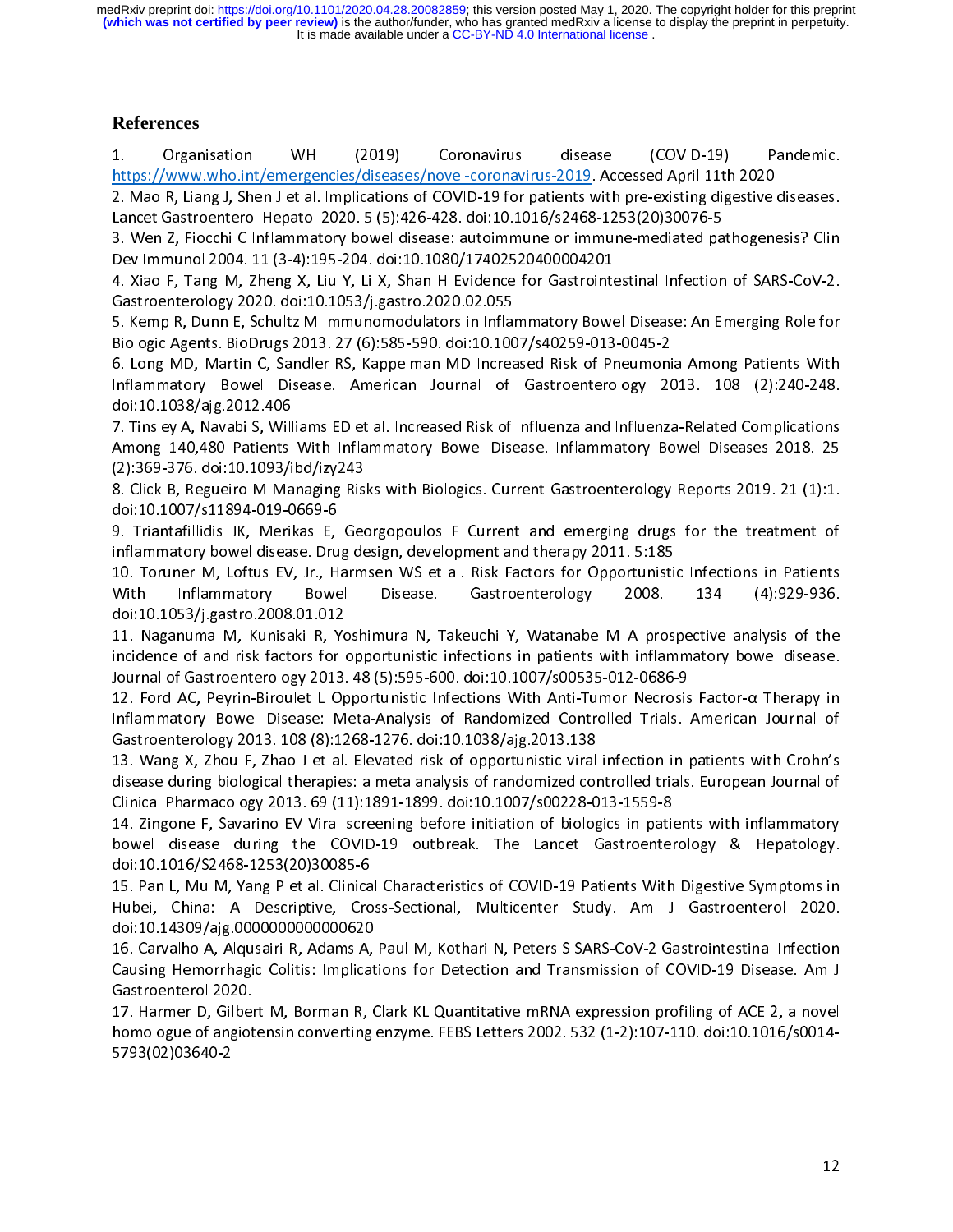It is made available under a CC-BY-ND 4.0 International license. **(which was not certified by peer review)** is the author/funder, who has granted medRxiv a license to display the preprint in perpetuity. medRxiv preprint doi: [https://doi.org/10.1101/2020.04.28.20082859;](https://doi.org/10.1101/2020.04.28.20082859) this version posted May 1, 2020. The copyright holder for this preprint

18. Rao S, Lau A, So H-C Exploring diseases/traits and blood proteins causally related to expression of ACE2, the putative receptor of 2019-nCov: A Mendelian Randomization analysis. medRxiv 2020.2020.2003.2004.20031237. do

19. Monteleone G, Ardizzone S Are Patients with Inflammatory Bowel Disease at Increased Risk for Covid-19 Infection? Journal of Crohn's and Colitis 2020. doi:10.1093/ecco-jcc/jjaa061

Covid-19 Infection? Journal of Crohn's and Colitis 2020. doi:10.1093/ecco-jcc/jjaa061<br>20. Jablaoui A, Kriaa A, Mkaouar H et al. Fecal Serine Protease Profiling in Inflammatory Bowel Diseases.<br>Front Cell Infect Microbiol 20 20. Jablaoui A, Kriaa A, Mkaouar H et al. Fecal Serine Protease Profiling in Inflammatory Bowel Diseases.

From Castroenterology ACo (2020) COVID-19 and Gl. https://gi.org/n<br>21. Gastroenterology ACo (2020) COVID-19 and Gl. https://gi.org/n April 11th 2020<br>22. Rubin DT, Abreu MT, Rai V, Siegel CA Management of Patients with Crohn&#x2019;s Disease and

.<br>22. Rubin DT, A<br>Ulcerative Coliti: Ulcerative Colitis During the COVID-19 Pandemic: Results of an International Meeting. Gastroenterology.<br>doi:10.1053/j.gastro.2020.04.002 Ulcerative Colitis During Colitis During the Colitis During the Colitis Original Meeting. Colitis Original Me<br>19 Pandemic: Results of an International Meeting. An International Meeting. Gastroenterology.<br>23 During J., Zhao

23. Wang J, Zhao S, Liu M et al<br>23. Wang J, Zhao S, Liu M et al<br>infection, immunity and e infection, immunity and energy metabolism. medRxiv 2020.2020.2002.2005.20020545.<br>doi:10.1101/2020.02.05.20020545 doi:10.1101/2020.02.05.20020545<br>24. Batlle D, Wysocki J, Satchell K Soluble angiotensin-converting enzyme 2: a potential approach for

and battle D, Wysocki J, Satchell K<br>24. Batlle D, Wysocki J, Satchell K<br>coronavirus infection therapy? Clini 24. Batle D, Wysocki D, Saturnal Childre anglessed. 134 (5):543-545. doi:10.1042/cs20200163<br>coronavirus infection therapy? Clinical Science 2020. 134 (5):543-545. doi:10.1042/cs20200163<br>25. Garg M, Burrell LM, Velkoska E e

coronavirus infection therapy? Clinical Science 2020. 2020. 134 (2020). 2020. 134 (5):543-545. 2020. 134 (5):<br>25. Garg M, Burrell LM, Velkoska E et al. Upregulation of circulating components of the alternati<br>angiotensin sy Aldosterone System 2015. 16 (3):559-569. doi:10.1177/1470320314521086

angivensing by computed in the renin-Angle disease: A pilot study. In the receptor for severe acute respiratory<br>26. Jeffers SA, Tusell SM, Gillim-Ross L et al. CD209L (L-SIGN) is a receptor for severe acute respiratory<br>syn syndrome coronavirus. Proceedings of the National Academy of Sciences of the United States of America<br>2004. 101 (44):15748-15753. doi:10.1073/pnas.0403812101

27. Hughes AL Consistent across-tissue signatures of differential gene expression in Crohn's disease. Immunogenetics 2005. 57 (10):709-716. doi:10.1007/s00251-005-0044-7 27. Hughes AL Consistent across-tissue signatures of differential gene expression in Crohn's disease.<br>Immunogenetics 2005. 57 (10):709-716. doi:10.1007/s00251-005-0044-7<br>28. Gu J, Korteweg C Pathology and Pathogenesis of S

ں<br>28. Gu J, Korteweg C Pathology and Pathogenesis of Severe Acute Respir<br>Journal of Pathology 2007. 170 (4):1136-1147. doi:10.2353/ajpath.2007.0 Journal of Pathology 2007. 170 (4):1136-1147. doi:10.2353/ajpath.2007.061088<br>29. Smith JA Regulation of Cytokine Production by the Unfolded Protein Response; Implications for

Journal of Cytokine Production by the Unfolded Protein Res<br>Infection and Autoimmunity. Frontiers in Immunology 2018. 9 (422). doi:10.3389 20. Smith JA Regulation of Cytomics in Indianal a.g., 2018. 9 (422). doi:10.3389/fimmu.2018.00422<br>Infection and Autoimmunity. Frontiers in Immunology 2018. 9 (422). doi:10.3389/fimmu.2018.00422<br>30. He B Viruses, endoplasmi

30. He B Viruses, endoplasmic reticulum stress, and interferon responses. Cell Death & Differentiation 2006. 13 (3):393-403. doi:10.1038/sj.cdd.4401833 2006. 13 (3):393-403. doi:10.1038/sj.cdd.4401833<br>31. Chan C-P, Siu K-L, Chin K-T, Yuen K-Y, Zheng B, Jin D-Y Modulation of the Unfolded Protein Response

31. Chan C-P, Siu K-L, Chin K-T, Yuen K-Y, Zheng B,<br>by the Severe Acute Respiratory Syndrome Corc by the Severe Acute Respiratory Syndrome Coronavirus Spike Protein. Journal of Virology 2006. 80<br>(18):9279-9287. doi:10.1128/jvi.00659-06 by the Severe Acute Respiratory Syndrome Coronavirus Spike Protein. Journal of Virology 2006. 2006.<br>[18] 9279-9287. doi:10.1128/jvi.00659-06<br>32. Luo K, Cao SS Endoplasmic reticulum stress in intestinal epithelial cell func

(18):1128. doi:10.1128. and 19.129. doi:10.1128. doi:10.1128. doi:10.1128. doi:10.1128. doi:10.1128. doi:10.11<br>10.129. doi:10.1128. doi:10.1128. doi:10.1128. doi:10.128. doi:10.128. doi:10.128. doi:10.128. doi:10.1128. do bowel disease. Gastroenterol Res Pract 2015. 2015:328791. doi:10.1155/2015/328791<br>33. Tréton X, Pédruzzi E, Cazals–Hatem D et al. Altered Endoplasmic Reticulum Stress Affects Translation

33. Tréton X, Pédruzzi E, Cazals–Hatem D et al. Altered Endoplasmic Reticulum Stress A<br>in Inactive Colon Tissue From Patients With Ulcerative Colitis. Gastroenterology 20 in Inactive Colon Tissue From Patients With Ulcerative Colitis. Gastroenterology 2011. 141 (3):1024-<br>1035. doi:<u>https://doi.org/10.1053/j.gastro.2011.05.033</u> 1035. doi: https://doi.org/10.1053/j.gastro.2011.05.033<br>34. Ledford H How does COVID-19 kill? Uncertainty is hampering doctors' ability to choose treatments.

Nature 2020. 580 (7803):311-312. doi:10.1038/d41586-020-01056-7

35. Channappanavar R, Perlman S Pathogenic human coronavirus infections: causes and consequences 35. Channappanavar R, Perlman S Pathogenic human coronavirus in<br>of cytokine storm and immunopathology. Seminars in Immuno of cytokine storm and immunopathology. Seminars in Immunopathology 2017. 39 (5):529-539.<br>doi:10.1007/s00281-017-0629-x doi:10.1007/s00281-017-0629-x<br>36. Dong Kim K, Zhao J, Auh S et al. Adaptive immune cells temper initial innate responses. Nature

an and Dong Kim K, Zhao J, Auh S<br>36. Dong Kim K, Zhao J, Auh S<br>Medicine 2007. 13 (10):1248-125  $36.$  Dong  $2007. 13$  (10):1248-1252. doi:10.1038/nm1633 Medicine 2007. 13 (10):1248-1252. doi:10.1038/nm1633